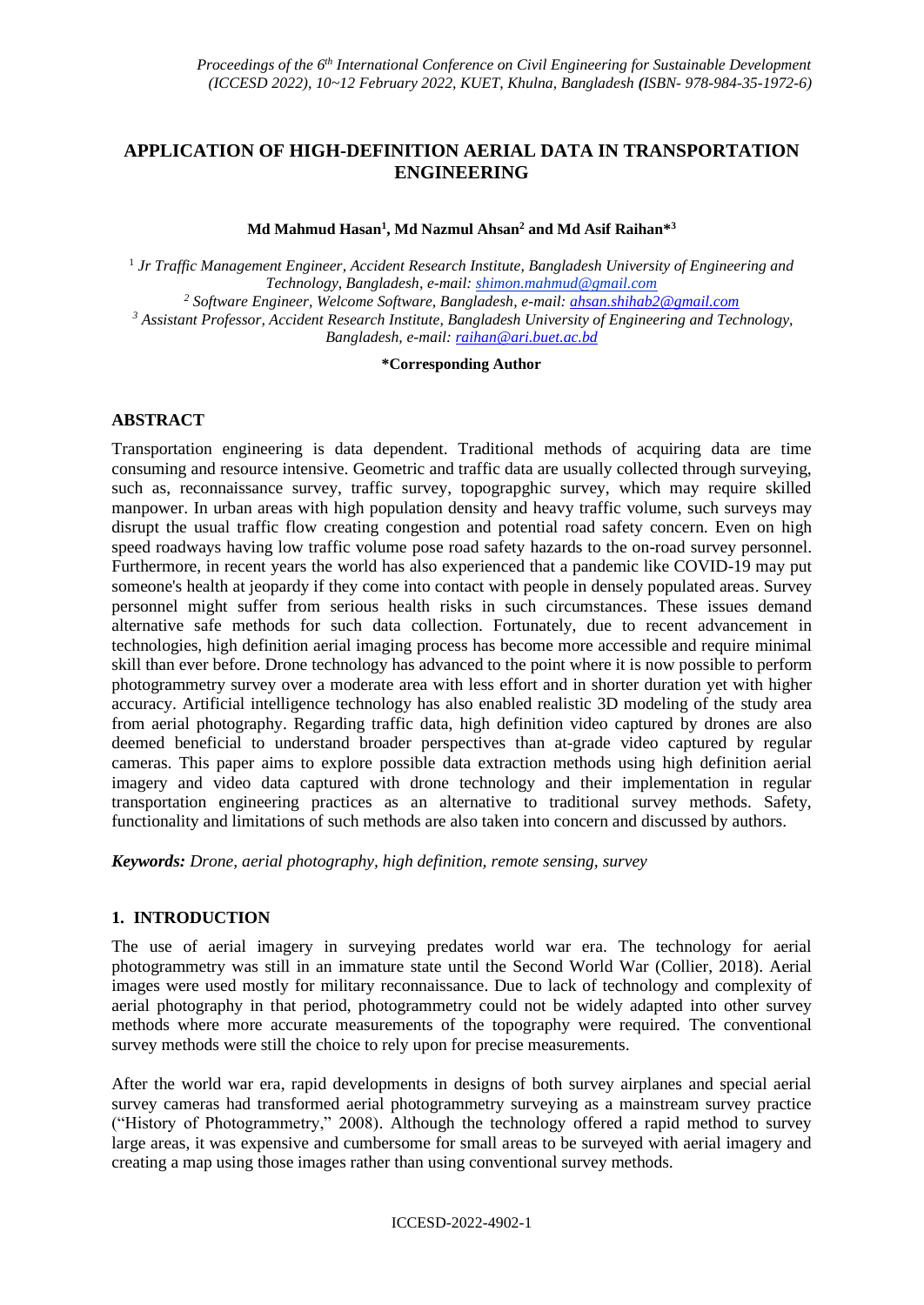It was only in the last couple of decades that the advanced innovations in unmanned aerial vehicle (UAV) took place and made UAV a viable widespread option for small scale remote sensing projects (Cracknell, 2018). Commercially available modern day UAVs, also known as drones, are equipped with high definition cameras and they are capable of capturing all the necessary data for high quality photogrammetry in an easier and satisfactory way more than ever before. Aerial imagery obtained from UAVs are in application for remote sensing in various scientific and technical fields and many others are still probing into possible opportunities of this technology.

Enormous sets of data are in high demand for transportation engineering. These datasets usually include information of road geometry, road furniture, vehicle profile, driver behaviour, visual obstacles, pavement conditions, land use, and many other relevant features. Traditionally these data are collected through various surveys, such as reconnaissance survey, traffic survey, topographic survey etc. Using various measuring tools such as measuring tapes, total stations, 3D scanners, cameras, GPS, RTK and many complex and expensive sensors and equipment are required in these surveys.

These survey works are also very demanding of skilled manpower, high expense and time. Also their operations are often very complex and may disrupt usual traffic flow while operating on road in a busy and densely populated urban area. Such disruption may cause traffic congestion or potential road safety concerns. Even on high speed roadways having relatively low traffic volume pose safety hazards to the on-road survey personnel. In recent years, another health safety concern has been risen regarding pandemic situations after COVID-19 has spread worldwide. In such pandemic situations, survey personnel's health might be in jeopardy if they come into human contact in densely populated areas as it has been observed that the risk of COVID-19 contraction is higher in densely populated area (Bhadra, Mukherjee, & Sarkar, 2021; Sy, White, & Nichols, 2021).

Alternative safe methods for data collection are needed to be explored in order to overcome the issues regarding traditional data collection methods. The authors had an assignment to survey around twenty locations inside Dhaka city within a short period. Initial data collection of road geometry was highly challenging due to high volume of traffic and the nature of traffic flow. Also the task was assigned in the midst of Covid-19 pandemic which was considered a high risk for the health of the survey team. Hence, the authors adopted drone survey method in order to expedite the survey process while maintaining accuracy and ensuring health safety. This paper will systematically discuss the benefits and limitations of drone survey methodology adopted by the authors.

# **2. LITERATURE REVIEW**

Aerial data in the form of image and video has been being used in transportation engineering for over a few decades. Agouris, Stefanidis, and Beard emphasised on benefits of digital photogrammetry in transportation engineering prospects of monitoring physical roadway, traffic within corridors, land use and other similar aspects (Agouris, Stefanidis, & Beard, 1997). Although data acquired by digital photogrammetry contain great details, use of this technic was very limited due to high expense and skills tied to it. In the last decade, advancement in UAV technology has made photogrammetry more accessible. Maintaining accuracy of position data was a big challenge for drone data collection systems in early years. Modern drones have proved themselves to be accurate enough in comparison with traditional methods to conduct road surveys (Babinec & Apeltauer, 2016; Barry & Coakley, 2013; Elkhrachy, 2021; Guido, Gallelli, Rogano, & Vitale, 2016; Zulkipli & Tahar, 2018). Dobson, Brooks, Roussi, & Colling used a high resolution DSLR camera and a Bergan Tazer 800 helicopter UAV to develop a road assessment system to be able to obtain sub-centimetre resolution data (Dobson, Brooks, Roussi, & Colling, 2013).

Transportation engineers and researcher are continuously searching for new opportunities to integrate UAV technology with transportation engineering applications. Congress, Puppala, Banerjee, and Patil used digital elevation model (DEM) from drone analysis to identify hazardous obstructions within an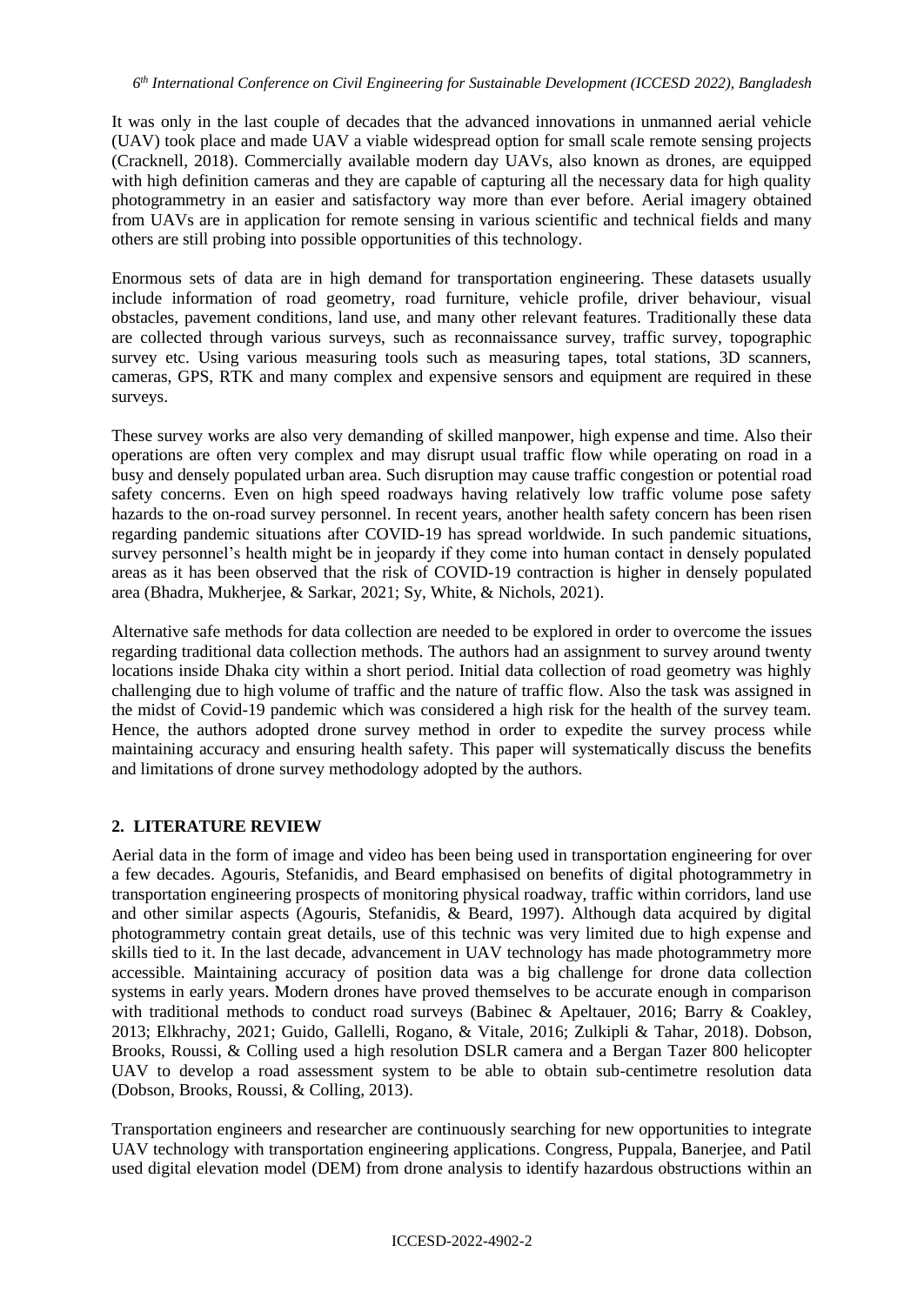intersection (Congress, Puppala, Banerjee, & Patil, 2021). Kim collected pedestrian and bicycle data using drone video capturing method (Kim, 2020). Kaufmann, Kerner, Rehborn, Koller, and Klenov also used drone captured video in order to observe moving synchronised flow patterns of vehicles (Kaufmann, Kerner, Rehborn, Koller, & Klenov, 2018).

### **3. AERIAL DATA COLLECTION METHODOLOGY**

Generally, using a drone camera, aerial data can be collected either as video format or as still image format. Image files captured by drone camera usually contain various useful information such as longitude, latitude, altitude, camera model information, camera settings and other details. Image or video data collection procedure can be executed in two different methods. As the first method, the drone can be operated manually and hover over a convenient vantage point or fly over the area of interest to capture image or video data. The second method is to operate the drone autonomously by executing predetermined flight missions with a programmed flight plan. The authors used a DJI Phantom 4 Pro V2 model drone with both methods.



### **3.1 Manually Capturing with Drone Camera**

Figure 1: DJI GO 4 interface during a manual flight

The most basic method is to manually fly the drone to a convenient position and start recording video or capturing images. This method requires a skilled drone pilot to operate the drone. In this method, a drone pilot operates the drone remotely from a safe location. The pilot uses visual information shown in the remote controller's display to control drone navigation and camera orientation. Usually information is shown as GPS map, drone dynamics, drone camera feed, signal strengths and other details. The authors have used DJI GO 4 application for executing their manual flight missions. Fig. 1 shows the application interface with flight information displayed during a manual flight mission.

Manual flight is desired where there is possibility of presence of undetectable obstacles, such as electric wires, in the drone's flight path. This method works best for collecting video data of traffic dynamics from a hovering position or by flying over the area of interest. Also if satellite signal strength is not strong enough for autonomous photogrammetry flight mission to be executed, the mission might be executed in manual method although it will require much expertise and understanding of photogrammetry principles.

#### **3.2 Autonomous Flight Missions**

Drone flight missions can be automated using pre-programmed flight plans through various software packages. Currently for autonomous flight missions, some of the most used software packages are DroneDeploy, Pix4D, Litchi etc. These software packages offer fully automated data collection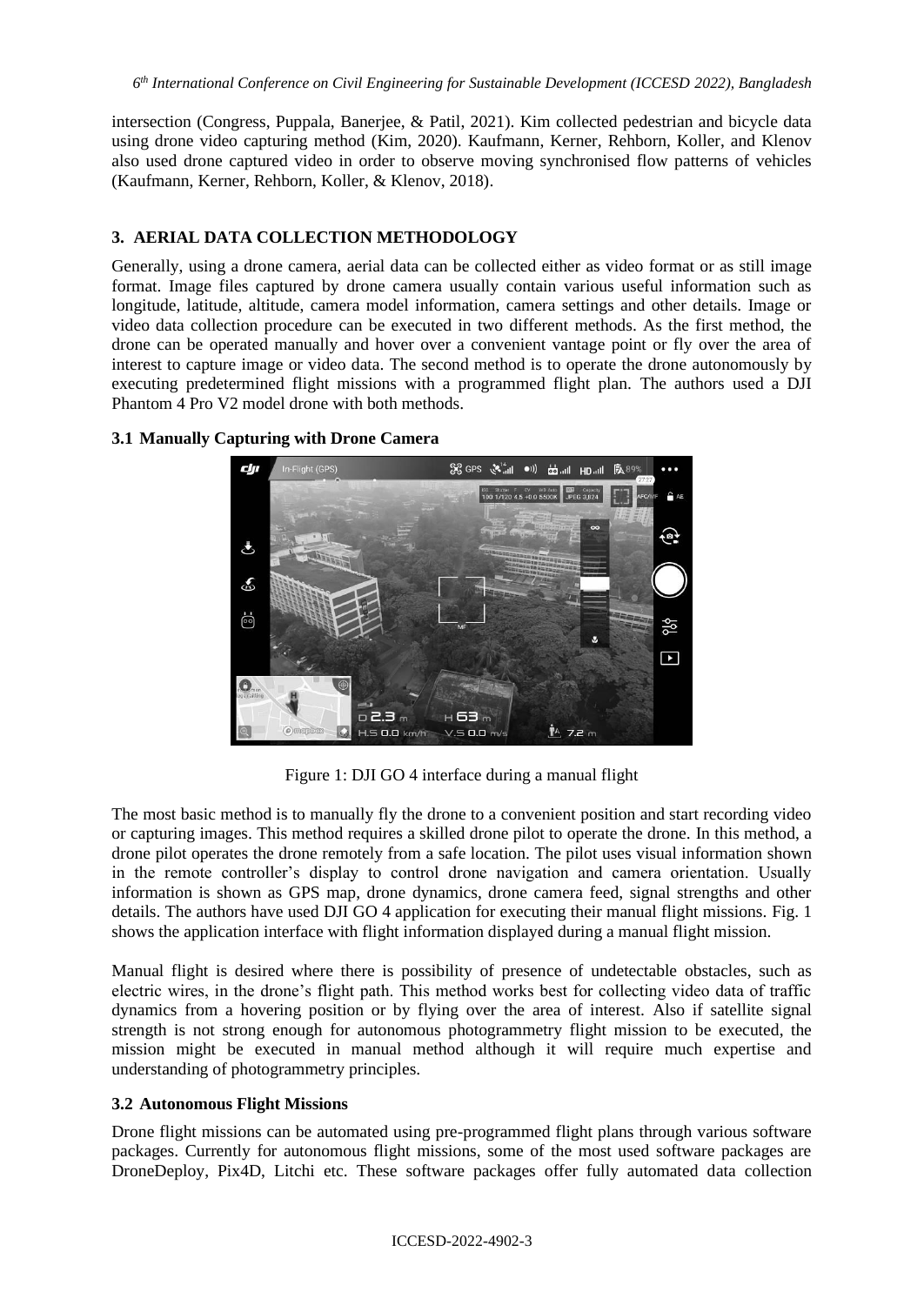process which require no human input during the drone flight. Most of the time, full photogrammetry survey process can be executed within the scope of these software packages without having skills required for this types of survey. Image and video capture around a subject of interest, panoramic photo capture etc. can also be automated in their scope. The authors used DroneDeploy software platform which is a cloud based software package. All the flight planning, flight execution and data processing were done using the DroneDeploy software tools.

Usually the pilot or a surveyor set the boundary of the area to be surveyed in the software module. A flight plan is generated automatically covering the area inside the boundary. The attributes of the automatically generated flight plan can be customized according to certain preferences. Once all the conditions are satisfactory, the autonomous flight mission can be launched on command and it will be carried out autonomously from take-off to landing.



Figure 2: Autonomous flight mission settings in DroneDeploy

Autonomous flight missions are preferable when systemic photogrammetry survey over a medium to large area is required. It is also useful for taking images or videos from predetermined vantage points to cover large areas.

# **4. PROCESSING AERIAL DATA CAPTURED BY DRONE CAMERA**

Aerial data captured in image and video format by drone camera is needed to be processed for analysis or proper meaningful interpretation. Various software packages offer multiple types of processed output from aerial images and videos. The authors processed their raw data using DroneDeploy software package. The raw images captured by drone camera are uploaded into its cloud computer through a DroneDeploy account dashboard. The software then processes the data and returns multiple types of files, naming orthomosaic 2D map, 3D model, point cloud, digital terrain model (DTM), digital elevation model (DEM), elevation contour dxf and shapefile, within few hours. The authors used orthomosaic 2D map image, 3D model and point cloud to conduct topographic survey of study areas. The authors also manually processed video data for tasks such as traffic volume count survey, traffic behaviour and pedestrian interaction observation and few other applications.

# **4.1 Point Cloud**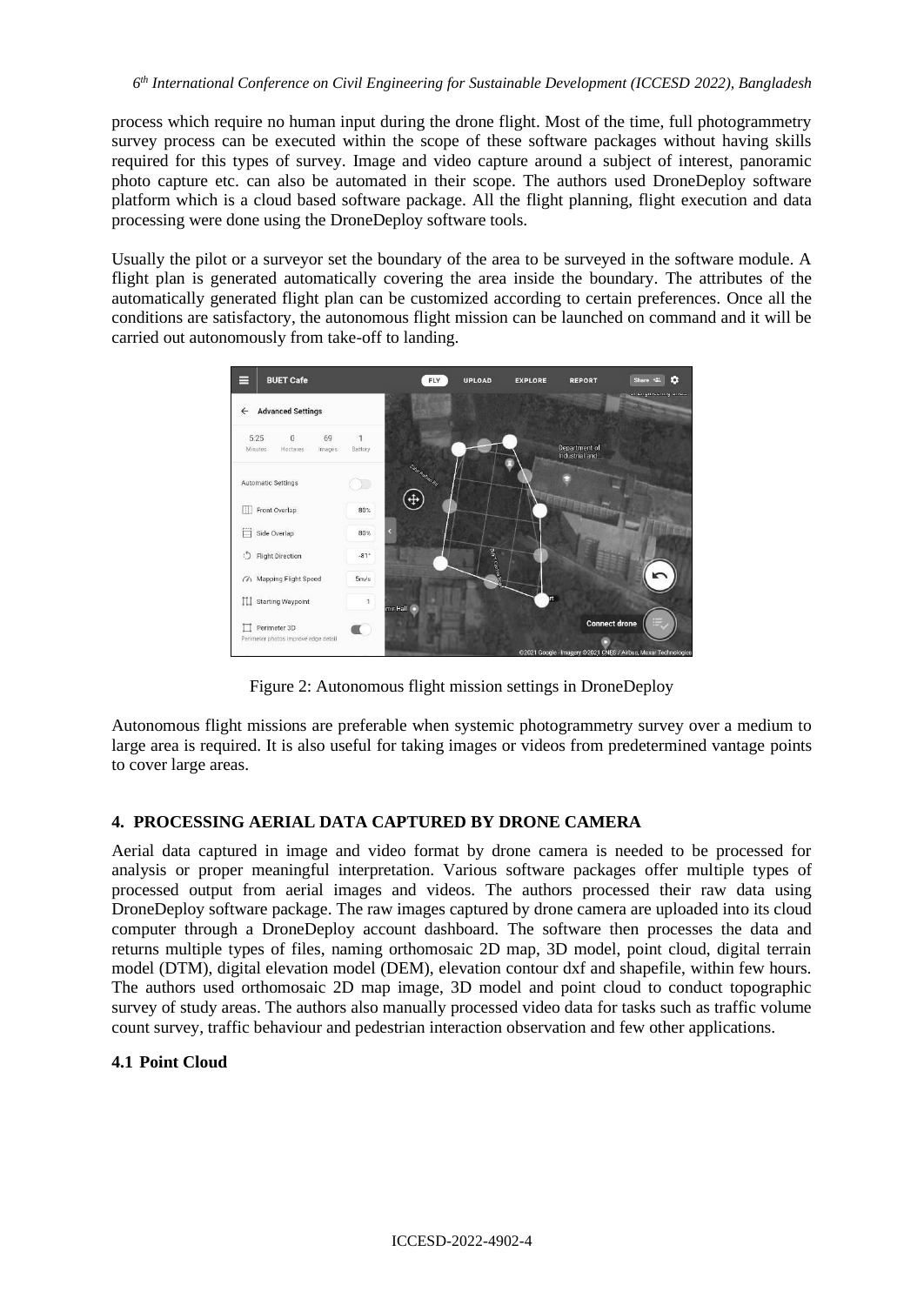

Figure 3: Point cloud of a surveyed location

In most software packages, at first a dense point cloud is generated using multiple overlapping images. Usually a point cloud is comprised of millions of points with coordinates in three dimensional space. These points are generated by triangulating intersecting pixels from multiple overlapping images. Point cloud generated from images instead of Lidar can store colour information of each particular points which gives benefit for visualisations and other data processing. A demonstration of dense point cloud of a surveyed location is given in fig. 3.

# **4.2 3D Model**



Figure 4: Photo-realistic 3D model of a surveyed location

Usually 3D models of surveyed locations are created using the point cloud generated from the images. A cluster of similar points located inside the point cloud are joined with a polygonal mesh object. A collection of these polygonal meshes then creates the full 3D model. Fig. 4 shows a photo-realistic 3D model of the same location displayed in fig. 3.

# **4.3 Orthomosaic 2D Map Image**

An orthomosaic 2D map image is generated by stitching a collection of overlapping images together and correcting geometric distortions in the image so that the scale is uniform throughout the image. This image is free of perspectives meaning vertical faces remain orthogonal to the image. Orthomosaic images are as accurate as a map and dimensions from the image can be taken as true representative of the topography (Zulkipli & Tahar, 2018). Fig. 5 shows an orthomosaic 2D map image of the surveyed location presented in fig. 3 & 4.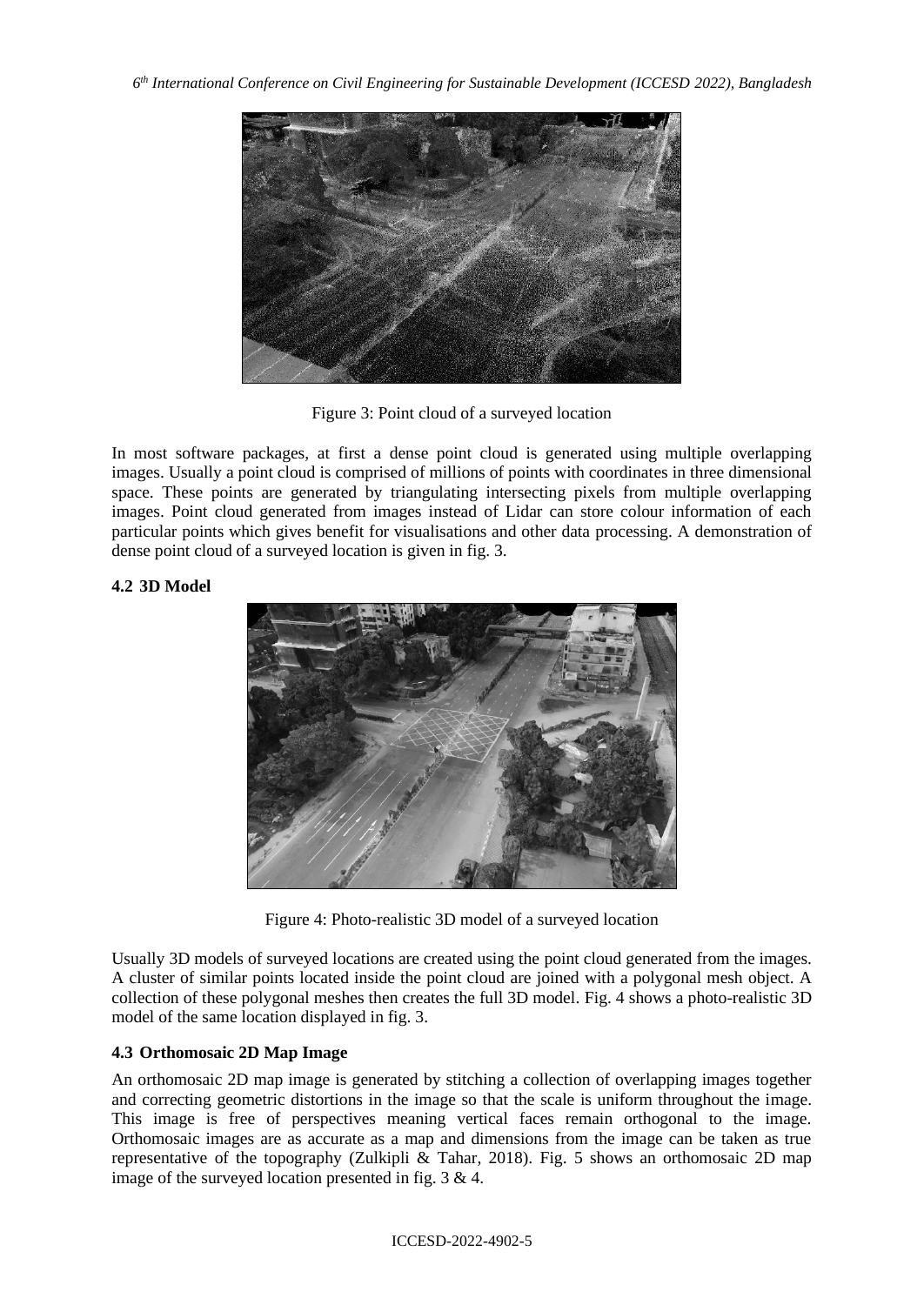

Figure 5: Orthomosaic 2D map image of a surveyed location

# **4.4 Video Data Processing**



Figure 6: Traffic observation from video data

Video data are usually used for analysing traffic dynamics of the study area. Usually simple analysis such as traffic count survey over a short period and area can be done by manually observing video data and recording the observed information. In order to conduct more complex analysis such as vehicle tracking and vehicle trajectory identification, often computer programs are used to automate the process.

Fig. 6 presents a screenshot of a video data that the authors used to determine traffic behaviour of a whole intersection at once. The authors manually counted traffic volume and observed vehicle path for their analysis.

# **5. ADVANTAGES AND DISADVANTAGES**

# **5.1 Advantages**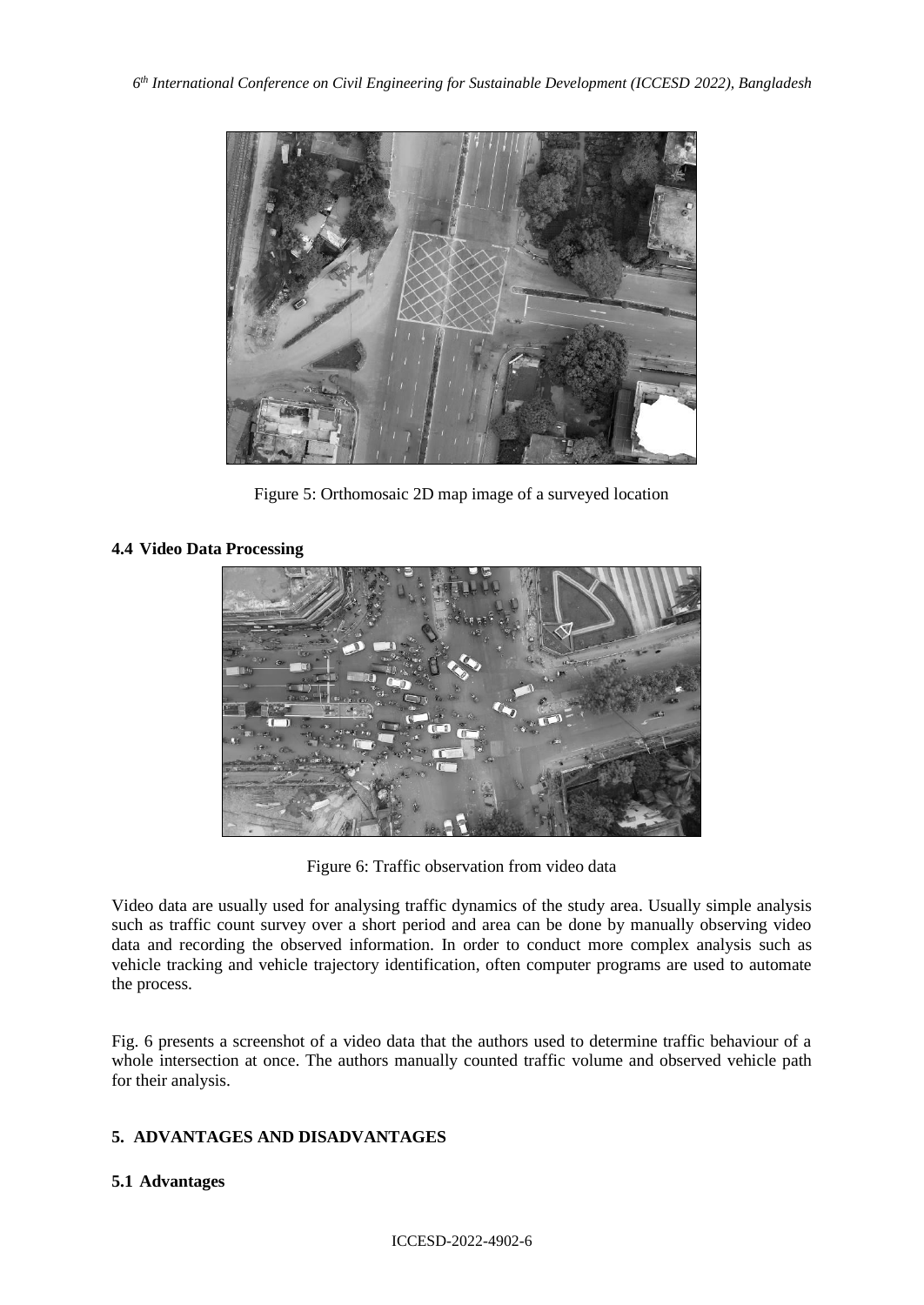The application of aerial data has an overwhelmingly positive impact on transportation engineering aspects over other data collection methods. A few of the advantages of drone data collection method that the authors directly got benefited from have been discussed forward.

#### **5.1.1 High-Definition Data**

High-definition images and videos help identify very fine details of the surveyed location. Identification of small potholes, ditch, pavement depression, physical obstacles on footpath or roadways, damaged road structures are much convenient with drone survey.

### **5.1.2 Accuracy**

With advancements in recent drone technologies, drone survey method has achieved desired level of accuracy and established itself a direct competitor to traditional survey methods. Also, automation in data collection has eliminated the chance of discrepancies in dataset incurred by human error. In the cases of 2D map generated by authors, average discrepancy of the maps were found to be less than 10 cm. Whereas, previously prepared maps from conventional topographic survey of the same locations were found to have discrepancy of more than few meters.

### **5.1.3 Time and Cost Efficiency**

With automation of data collection by drone, it has been made possible to collect data of a large area with dramatically short period compared to other methods. Authors have observed that 1 acre of land survey for a road intersection generally requires about 10 minutes of flight time for drone survey whereas conventional method with a survey team of 6-8 personnel took about 2 to 3 hours to record sufficient amount of data. In terms of manpower and equipment, fewer resources are required for drone survey. Reduction in time and resources also help reduce the overall cost regarding the survey work.

### **5.1.4 Safe Operation**

In conventional methods, for taking measurements on pavement, traffic has to be momentarily stopped in favour of the operational safety in few cases. The authors have experienced in the context of Dhaka city that, most of the drivers intend to disobey such stop signals and this creates the risk of getting run over for the survey personnel in busy intersections. In drone survey method, the drone itself or the drone pilot have little to no interaction with road traffic. Hence, it improves safety for both traffic and the survey personnel during conducting the survey.

# **5.1.5 Higher Safety of Survey Personnel**

It is only possible in drone survey for the survey personnel to stay in a safe distance or far away from the actual survey location. This helps survey team to isolate themselves from crowd and thus reduce risk of Covid-19 or other similar contraction. In fig. 7, it can be seen that the survey team positioned themselves in a rooftop nearby the intersection to be surveyed.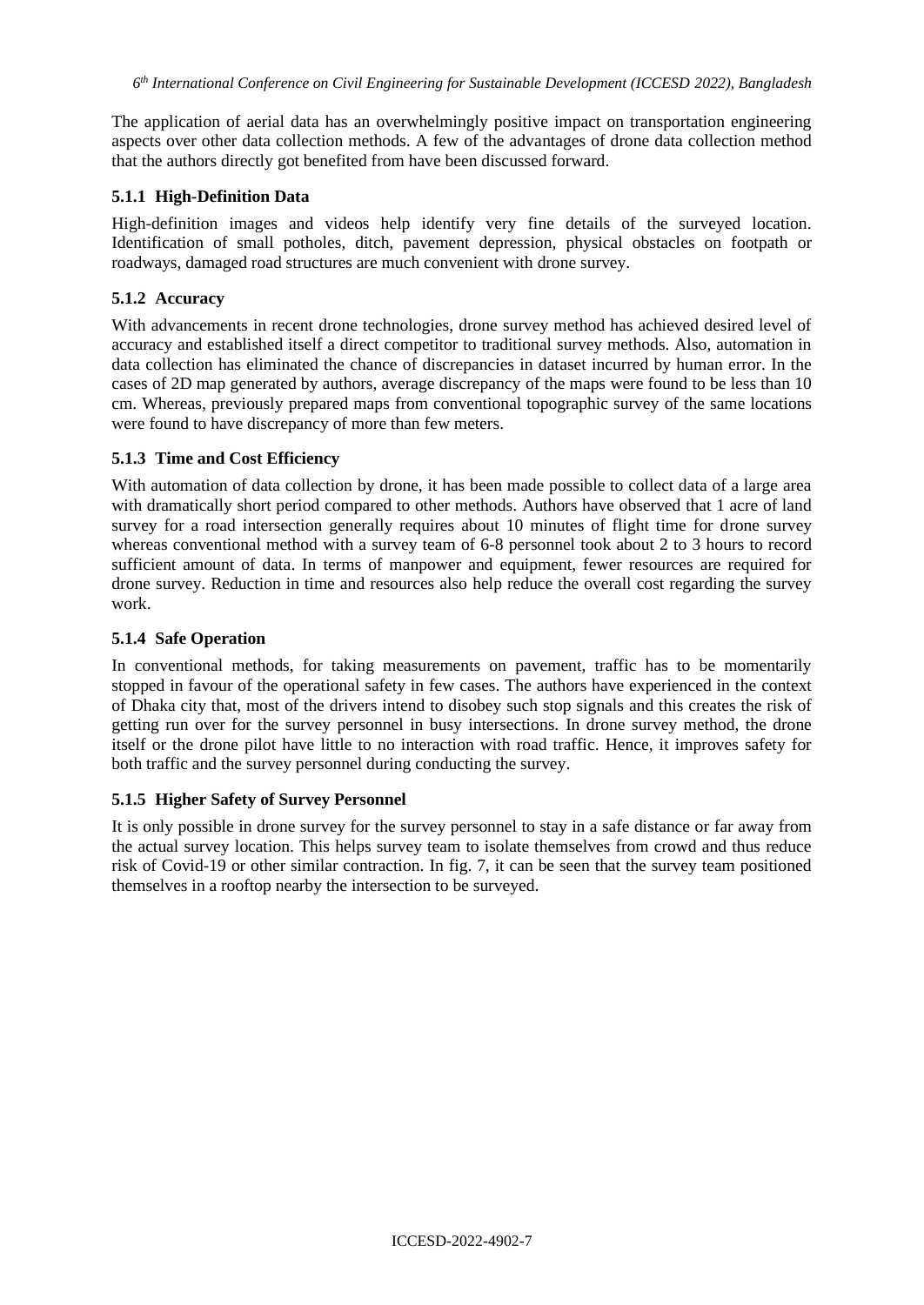

Figure 7: Survey team (pointed) positioned in a safe location

# **5.2 Disadvantages**

Just like any other methods, drone survey has their own set of disadvantages. A few disadvantages that the authors have faced has been discussed in the followings.

# **5.2.1 Limitations**

Drones have their limited boundary of accessibility. Generally, airports, sensitive zones of national security, military defence establishment etc. does not allow flying drones in their vicinity. Within 3km radius of airport runway it is prohibited to fly drones and marked as no fly zone. Though special authorization can be granted to fly drones in such zone, it may pose risk to other aircrafts.

Also, in locations with foliage of big trees covering large area creates blind spots for drone camera. To overcome this, drone operator or surveyor has to carefully identify those blind spots and take sufficient data of the covered area in addition to the original dataset.

# **5.2.2 Risk of Crash Landing**

Drones can easily crash when get hit by an obstacle if obstacle detection system fails during an autonomous flight mode. Often tree branches, electric wires, etc. do not get detected by obstacle detection system. Also it is common for predatory birds to attack drones and causing a crash landing. If the drone is operated from a great distance, there is a risk of the drone getting lost if it crashes.

# **5.2.3 Limited Flight Time**

The most prominent disadvantage of drone survey till date is that the flight time is very short due to drone battery charge capacity. The authors have experienced that, with full charge DJI Phantom 4 Pro V2 can give only a flight time of 20-25 minutes. Having few extra battery might help to cover large area though swapping batteries mid mission might increase the mission time. Hopefully in future with more innovation in battery technology this problem will be solved.

# **6. CONCLUSIONS**

The authors have applied drone survey method in various locations. Though personnel safety and protection from Covid-19 spreading were main concern at the time of survey, this method has been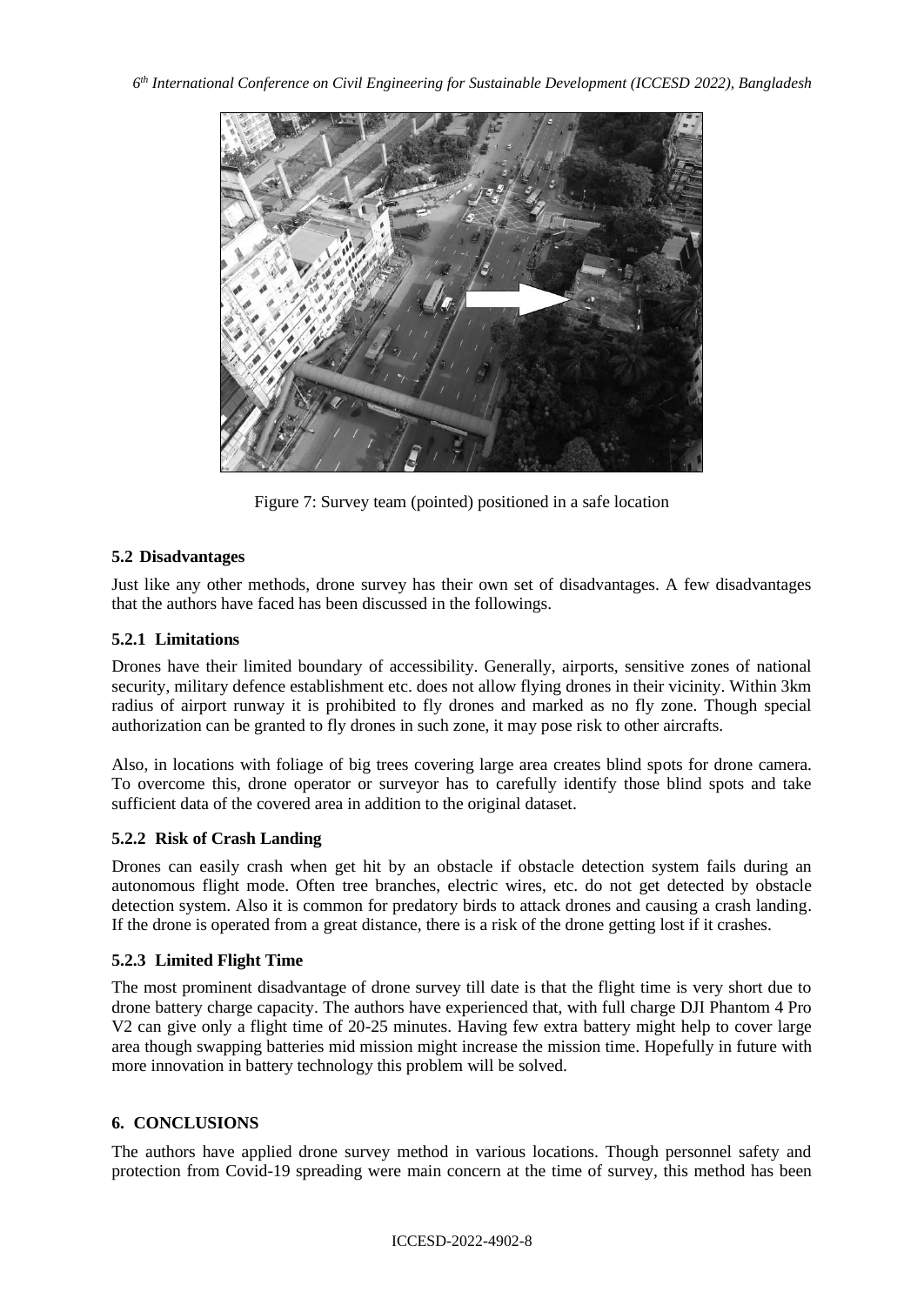proven to be beneficial in other aspects too. However, some difficulties were also faced while conducting the survey operations.

Firstly, the quality of collected data has been significantly improved. The top view from drone helped identifying finer details which were very likely to be missed from a viewpoint at ground. High definition camera helped capturing large amount of data in a very short time. Also video data of traffic movement from a high viewpoint gave a broader perspective and helped analysing the scenario as a whole.

Secondly, survey personnel had an increased sense of safety as direct interaction with traffic and pedestrians were eliminated. Also it allowed them to maintain social distancing which was advocated during Covid-19 pandemic uprising.

Thirdly, the whole survey process was greatly expedited by using a drone. This method helped saving great expense and resources. The authors believe this method can save great resources in other projects also and thus developing countries like Bangladesh can be benefited by reducing project expenses.

Furthermore, there are also few limitations for the use of UAVs as a survey tool in certain scenarios. Extensive knowledge of drone operations, flight restrictions, probable obstructions in survey area, sufficient power source in terms of battery coverage or charging power outlets are needed to be considered in pre-survey planning phase.

Drone survey is a novel practice in Bangladesh. High-definition aerial data from drone might help solving transportation engineering problems by analysing them from a new perspective. Further research might unveil easier or novel ways of data collection and analysis of complex problems by taking advantages of the drone technology. Combination of drone technology and machine learning programs might bring more automation and accuracy in due processes. Despite its limitations which might be overcome with further technological advancements, drone technology will hopefully become an important and prevalent tool in transportation engineering research.

#### **ACKNOWLEDGEMENTS**

This is to acknowledge that there is no financial interest or benefit arisen from the direct applications of this research. The review presented in this paper is not endorsing or against any software. The products, services, or software cited herein and any trade name that may appear in the paper have been included only for research purposes. The views, thoughts, and opinions expressed in the presented text belong solely to the authors and not necessarily any other entity or organization.

#### **REFERENCES**

- Agouris, P., Stefanidis, A., & Beard, K. (1997). Digital Photogrammetric Techniques for Transportation Data Acquisition and Management. *Transportation Research Record*, *1599*(1), 111–117. https://doi.org/10.3141/1599-14
- Babinec, A., & Apeltauer, J. (2016). On accuracy of position estimation from aerial imagery captured by low-flying UAVs. *International Journal of Transportation Science and Technology*, *5*(3), 152–166. https://doi.org/10.1016/J.IJTST.2017.02.002
- Barry, P., & Coakley, R. (2013). FIELD ACCURACY TEST OF RPAS PHOTOGRAMMETRY. *The International Archives of the Photogrammetry, Remote Sensing and Spatial Information Sciences*, *XL*-*1/W2*, 27–31. https://doi.org/10.5194/ISPRSARCHIVES-XL-1-W2-27-2013
- Bhadra, A., Mukherjee, A., & Sarkar, K. (2021). Impact of population density on Covid-19 infected and mortality rate in India. *Modeling Earth Systems and Environment*, *7*(1), 623–629. https://doi.org/10.1007/S40808-020-00984-7/TABLES/2
- Collier, P. (2018). The development of photogrammetry in World War 1. *International Journal of*